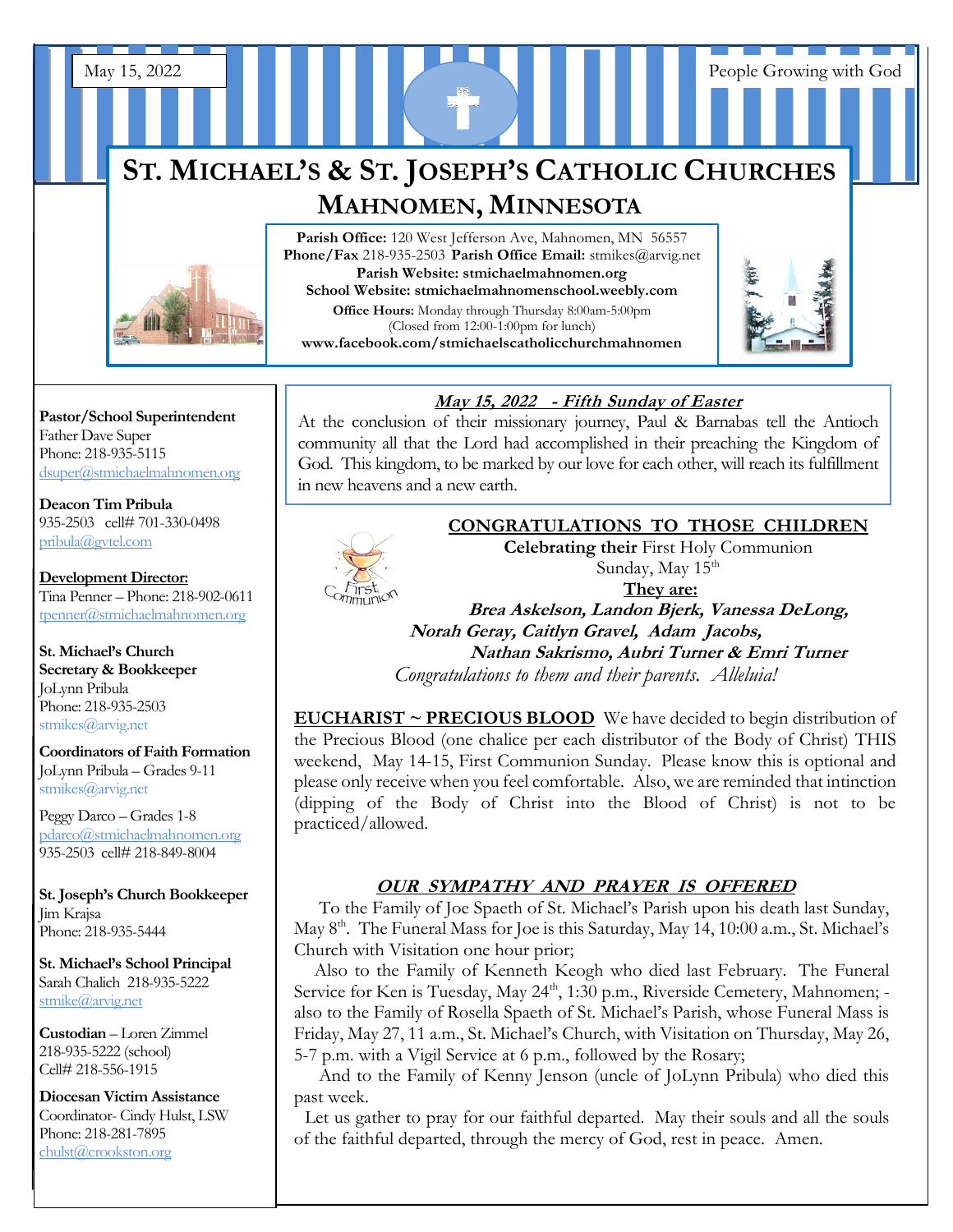School Office Email: [stmike@arvig.net](mailto:stmike@arvig.net) Phone: 935-5222 ♦ Parish Office Email: [stmikes@arvig.net](mailto:stmikes@arvig.net) Phone: 935-2503



**Stewardship of Treasure**

For The Week of May 8, 2022 *Thank you to all who are using envelopes or mailing stewardship to the parish office. You are Heroes!*

|              | St.Michael' |         | St. Joseph's |         |
|--------------|-------------|---------|--------------|---------|
|              | <u>s</u>    |         |              |         |
| Adult        |             | 3025.00 | S            | 1260.00 |
| Youth        | \$          | 6.00    | \$           |         |
| <b>Plate</b> |             | 308.00  |              | 145.00  |
| TOTAL        |             | 3339.00 |              | 1405.00 |
|              |             |         |              |         |

### **CATHOLIC COMMUNICATION COLLECTION**

This annual second collection will be taken up THIS weekend at all Masses. A percentage of all donations to the CCC collected in our diocese **stays** in our diocese to support our local communications needs, such as diocesan publications. To learn more about the CCC and the projects it supports, visit [www.usccb.orglccc.](http://www.usccb.orglccc/)

#### **ANNUAL CEMETERY MAINTENANCE COLLECTION**

Our Annual Cemetery Maintenance Collection for St. Joseph's and St. Michael's will be taken up at all Masses NEXT weekend, May 21-22. It is used for the yearly maintenance of our cemeteries and their perpetual care. An envelope is contained in your box of Stewardship Envelopes for this purpose. Thank you for you gifts!

**AID TO UKRAINE** The Diocese of Crookston Catholic Community Foundation continues to accept gifts for humanitarian aid in Ukraine. Gifts can be sent to Ukrainian Aid, C/O CCF, PO Box 610, Crookston, MN 56716, where they will be forwarded to The USCCB (United States Conference of Catholic Bishop's.) Gifts become part of the collection for Aid to the Church in Central and Eastern Europe.

 The USCCB is uniquely positioned to provide aid to the region, having built strong relationships with bishops in Central and Eastern Europe over the past 30 years. Let us ask Our Lady, Queen of Peace, to bring a swift end to the violence.



# **Message from Fr. Dave SABBATICAL THIS FALL**

I am happy to share that Fr. Raúl Pérez-Cobo, a priest of our diocese ordained 14 years and presently pastor of St. Francis de Sales, Moorhead and St. John's, Georgetown, will be taking my place while I am on sabbatical this fall. He will begin on the weekend of August 13-14. 2022 and complete his stay following the weekend of December 3-4, 2022. More details will follow but I wanted to share this "good news" with you as soon as I heard. Christ's peace, *~Fr. Dave* 

#### **SENIOR RECOGNITION SUNDAY**



NEXT Sunday, May 22, during our 8:30 a.m. Mass, St. Joseph's and our 10:30 a.m. Mass, St. Michael's, we will celebrate with the High School Seniors from our Parish Families

**St. Anne's, Naytahwaush James LaVoy-Brunette**

**St. Joseph's, Beaulieu Blake Geray and Lucas Geray Alivia Haider – Graduating in June**

> **St. Michael's, Mahnomen Hanna Obowa Will Starkey**

May the Lord bless and guide you in the days and years ahead. We thank God for your many gifts and what God has begun in your life, God will bring to completion! Christ's peace, Fr. Dave and our Parish & School Staffs.

**A BACCALAUREATE SERVICE** will also be celebrated on Wednesday, May 25, 6:30 p.m. at First Lutheran Church, Mahnomen for all Mahnomen High School Seniors. Pastor Gary Lundberg is presiding and Fr. Dave will be giving the message. A Community Choir will assist with leading song. All are invited! Hospitality follows the Service.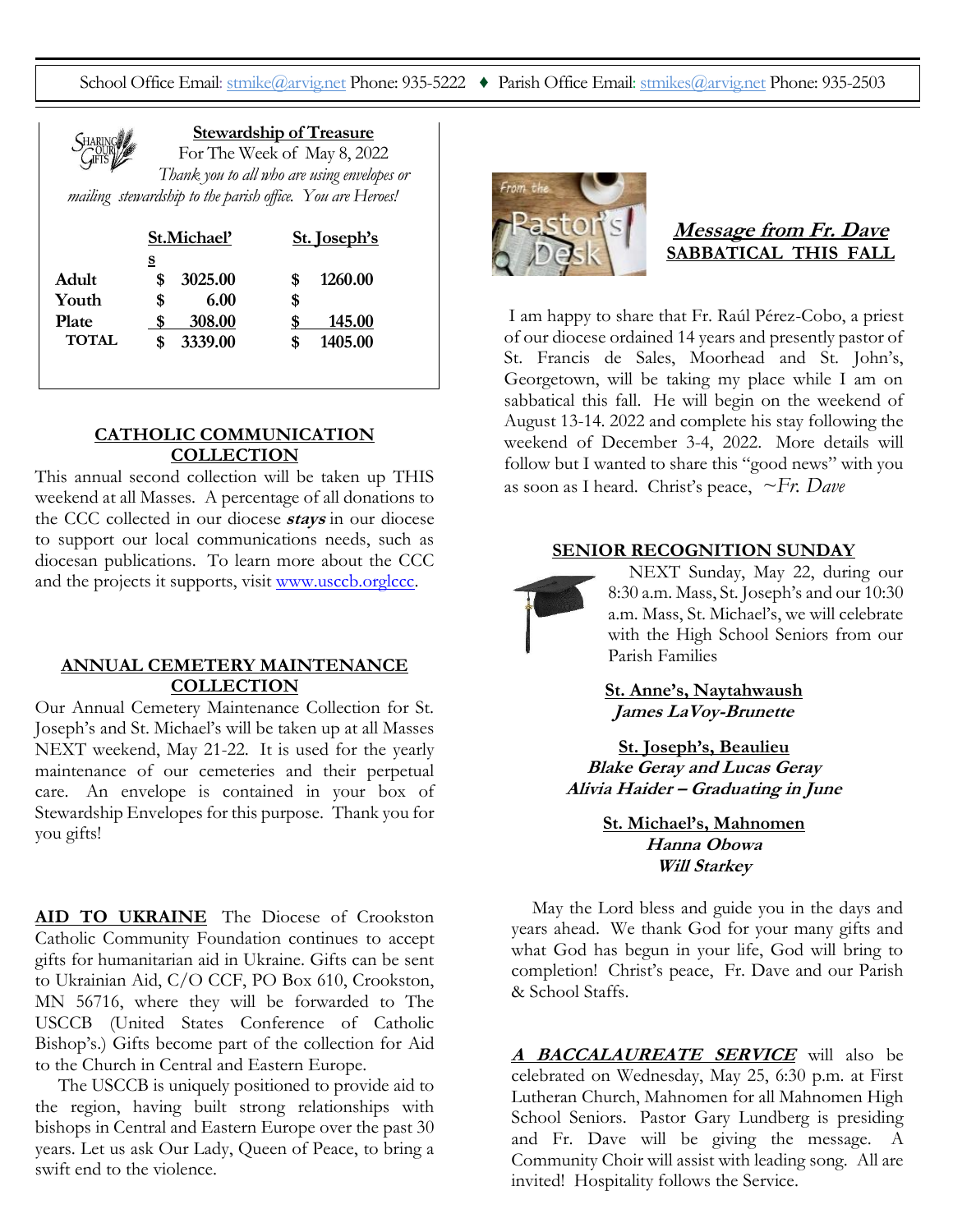|                                | 9:00am 1 <sup>st</sup> Communion Practice & Retreat at St. Michael's                                      |  |  |  |  |
|--------------------------------|-----------------------------------------------------------------------------------------------------------|--|--|--|--|
| Saturday                       | 10:00am Funeral for Joe Spaeth                                                                            |  |  |  |  |
| 5/14/22                        | 4:30pm Reconciliation                                                                                     |  |  |  |  |
|                                | 5:00pm Mass @ St. Michael's: +Gene Janisch by Jerry Schoenborn                                            |  |  |  |  |
| Team 2                         | Sacristan: Joe Kaiser<br><b>Servers:</b> Thor & Aksel Askelson                                            |  |  |  |  |
| <b>Catholic Communications</b> | Lector: Joan Refshaw<br><b>Commentator:</b> Nancy LaDoux                                                  |  |  |  |  |
| 2 <sup>nd</sup> Collection     | Eucharistic Ministers: Urban Jirik, Joan Refshaw, Megan & Michael Askelson                                |  |  |  |  |
|                                | Ushers: Urban Jirik, Bryan Klinkhammer, Milton LaDoux & Help Needed                                       |  |  |  |  |
|                                | <b>Cantor:</b> Lynn Buschette<br>Pianist: Brenda Sorenson                                                 |  |  |  |  |
|                                |                                                                                                           |  |  |  |  |
| Sunday                         | 8:00am Reconciliation                                                                                     |  |  |  |  |
| 5/15/22                        | 8:30am Mass at St. Joseph's: +John & +Rose Haider by Salley Neisen                                        |  |  |  |  |
| 1st Communion Sunday           | <b>Commentator:</b> Deb McNamee <b>Gifts:</b> Rita Wolbeck & Shirley Sweep<br><b>Lector:</b> Cletus Geray |  |  |  |  |
|                                | <b>Eucharistic Ministers: Dan McNamee</b><br>Servers: Ava Winkler & Josie Crandall                        |  |  |  |  |
| Team 3                         | 9:30am St. Joseph's Cemetery Clean Up. Thank You!                                                         |  |  |  |  |
|                                |                                                                                                           |  |  |  |  |
| <b>Catholic Communications</b> | 10:30am Mass at St. Michael's: For The Parishioners                                                       |  |  |  |  |
| 2 <sup>nd</sup> Collection     | Sacristan: Joe Dewey Servers: Kara & Graham Stone & Ava Leu                                               |  |  |  |  |
|                                | <b>Lector:</b> Robert Durant<br><b>Commentator:</b> Char Spaeth                                           |  |  |  |  |
|                                | Eucharistic Ministers: Dcn Tim, Joe Dewey, Robert Durant, John & Peggy Darco                              |  |  |  |  |
|                                | <b>Ushers:</b> Dan Schoenborn, Duane Schouveiller & Help Needed                                           |  |  |  |  |
|                                | <b>Cantor:</b> Theresa Zettel<br>Pianist: Gina Worms                                                      |  |  |  |  |
|                                |                                                                                                           |  |  |  |  |
| Monday                         | No Mass                                                                                                   |  |  |  |  |
| 5/16/22                        |                                                                                                           |  |  |  |  |
| Tuesday                        | 8:30am Mass at St. Michael's: My Children, Grand Children & Gr. Grandchildren by Babe Agnew               |  |  |  |  |
| 5/17/22                        | 10:00am Rosary at MAALC: By Catholic Daughters - Bev Schoenborn                                           |  |  |  |  |
|                                | <b>Collection Counters:</b> Pauline Vizenor & Sandy Kaster                                                |  |  |  |  |
|                                | 5:30pm Advisory Meeting                                                                                   |  |  |  |  |
| Wednesday                      | 10:00am Mass at MAALC: + Barbara "Babs" Bruggeman by Her Family                                           |  |  |  |  |
| 5/18/22                        |                                                                                                           |  |  |  |  |
| Thursday                       | Bulletin Folders: Peggy Noll & Pauline Vizenor                                                            |  |  |  |  |
| 5/19/22                        | 5:30pm Family Fun Night & Kindergarten Round-Up                                                           |  |  |  |  |
|                                | 7:00pm Mass at St. Joseph's: †Tom Wolbeck by Rita Wolbeck                                                 |  |  |  |  |
| Friday                         | 8:30am Mass @ St. Michael's: +Hazel Bastyr by Robert Bastyr                                               |  |  |  |  |
| 5/20/22                        |                                                                                                           |  |  |  |  |
|                                | <b>4:30pm Reconciliation</b>                                                                              |  |  |  |  |
| Saturday                       | 5:00pm Mass @ St. Michael's: †Vi Beuning by Jim Beuning                                                   |  |  |  |  |
| 5/21/22                        | <b>Sacristan:</b> Sandy Kaster<br><b>Server:</b> Tyler Schoenborn                                         |  |  |  |  |
| Team 3                         | <b>Commentator:</b> Patti Vizenor<br>Lector: Lisa Larson                                                  |  |  |  |  |
|                                | Eucharistic Ministers: Ann Lindbloom, Sandy Kaster, Lisa Larson & Marlys Johnson                          |  |  |  |  |
| <b>Cemetery Maintenance</b>    | <b>Ushers:</b> Don Eveslage, Sandy Kaster, Don Kaiser & Brian Klinkhammer                                 |  |  |  |  |
| Collection                     | <b>Cantors:</b> Duane & Bonnie Neumann Pianist: Brenda Sorenson                                           |  |  |  |  |
|                                |                                                                                                           |  |  |  |  |
| Sunday                         | 8:00am Reconciliation                                                                                     |  |  |  |  |
| 5/22/22                        | 8:30am Mass at St. Joseph's: For The Parishioners                                                         |  |  |  |  |
|                                | <b>Lector:</b> Rita Wolbeck<br><b>Commentator:</b> Joe Buresh<br>Gifts: John & PauliAnn Neisen            |  |  |  |  |
| <b>Senior Recognition</b>      | Eucharistic Ministers: Jerome Schoenborn<br><b>Servers:</b> Olivia & Bailey Halvorson                     |  |  |  |  |
| Sunday                         |                                                                                                           |  |  |  |  |
|                                | 10:30am Mass at St. Michael's: † Arlene Schoenborn (In Memory of Her Birthday)                            |  |  |  |  |
| Team 4                         | by Elmer & Bev Schoenborn                                                                                 |  |  |  |  |
|                                | <b>Sacristan:</b> Kevin Gieseke<br>Servers: Natalie Jirik, Natalie Noll & Bella Netland                   |  |  |  |  |
| <b>Cemetery Maintenance</b>    | <b>Lector:</b> Darlene Spaeth<br><b>Commentator:</b> Melissa Netland                                      |  |  |  |  |
| Collection                     | Eucharistic Ministers: Jeff & Nancy Bisek, Melissa Netland & Ray Bisek                                    |  |  |  |  |
|                                | Ushers: Steve Worms, Kevin Gieseke, Mark Amberg & Help Needed                                             |  |  |  |  |
|                                | <b>Cantor:</b> Peggy Darco<br>Pianist: Gina Worms                                                         |  |  |  |  |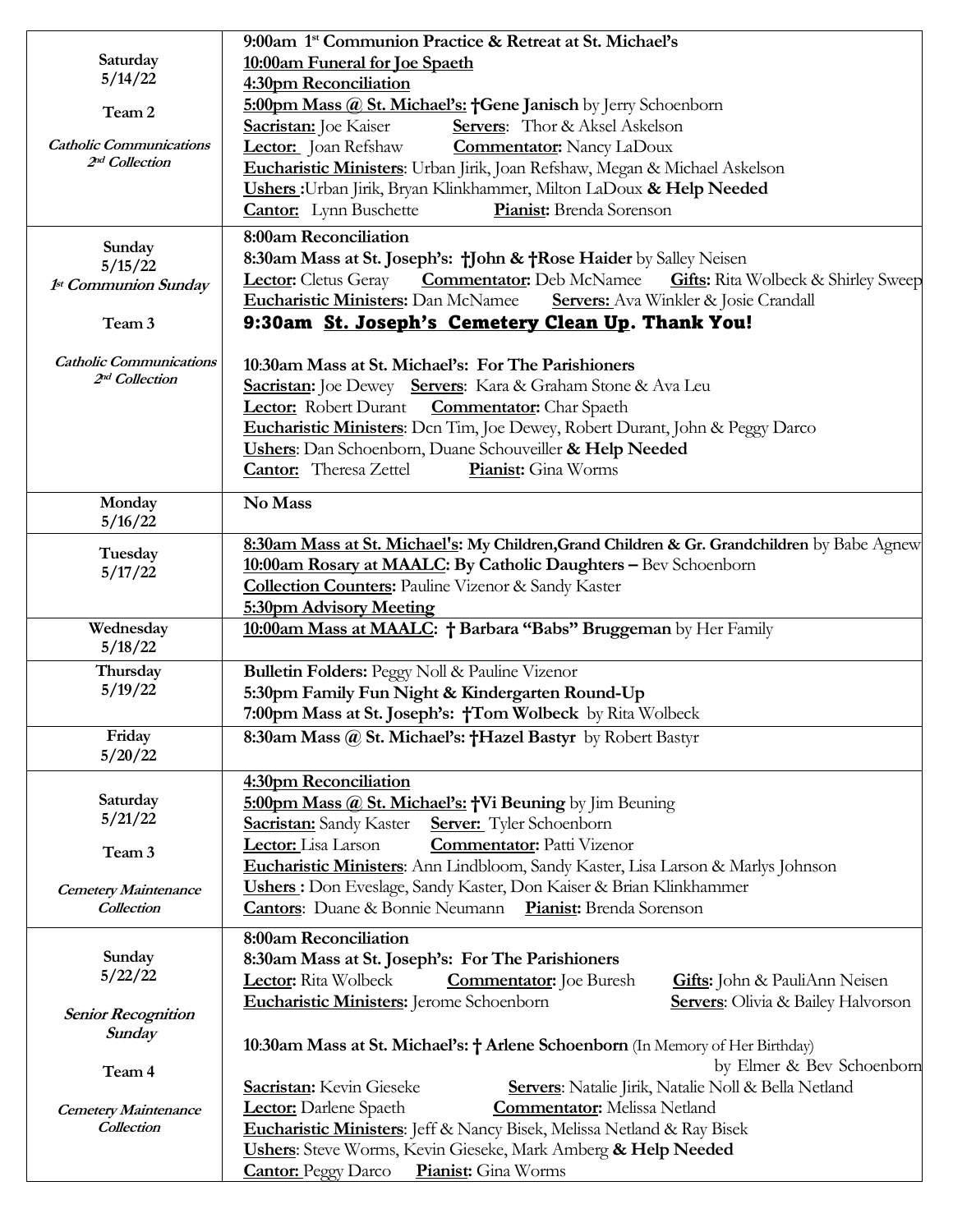**St. Michael's School News Faith. Excellence. Service** Michael's **218-935-5222 School** 

**Congratulations to our \$25 Calendar winner: Victoria Keller from Bejou, MN!**

St.

**St. Michael's School 6th Grade Graduation** will take place during the 8:30 a.m. Mass on **Thursday, May 26th, the last day of School.** All are invited

### **Elementary Teacher-St. Michael's School Mahnomen, MN**

 St. Michael's School is looking to hire an elementary teacher for the 2022-2023 School Year.

 St. Michael's School is an accredited Pre-Kindergarten-Grade 6 Catholic school located in the small rural community of Mahnomen, MN. We offer a family like atmosphere, dedicated staff and a small teacher to student ratio. Responsibilities include providing quality standards based instruction, evaluating and assessing student performance, and communicating student progress to parents/guardians.

 St. Michael's School offers a full benefit package including health, dental, pension, and more. Housing is also available.

 Candidates must have a current Elementary Education Teaching License from the Minnesota Department of Education. Send letter of application, resume, credentials, and letters of reference to:

> Mrs. Sarah Chalich, Principal [schalich@stmichaelmahnomen.org](mailto:schalich@stmichaelmahnomen.org) St. Michael's School - 218-935-5222 501 1<sup>st</sup> Street SW Mahnomen, MN 56557 **Position open until filled.**

# *BULLETIN BITS*  **May 15, 2022 5 th Sunday of Easter**

*"I give you a new commandment: love one another. As I have loved you, so you also should love one another." (JOHN 13:34)*

"As I have loved you," this is the hard part – Jesus's love is unconditional; our love usually comes with strings attached. It is easy to love someone when they love you back. But it takes mercy and compassion to love someone when you feel unappreciated, feel used or feel like your opinion doesn't matter. It takes courage and the grace of God to "love my neighbor" when they may be someone you don't like, someone you don't know or someone that doesn't look like you.

**May 22, 2022 Sixth Sunday of Easter Readings:** Acts 15: 1-2,22-29; Psalms 67: 2-3,5-6,8; Revelation 21:10-14,22-23; John 14: 23-29



### **BISHOP COZZENS 25 TH ANNIVERSARY**

Bishop Cozzens will be ordained a priest for 25 years on Tuesday, May  $31$ <sup>st</sup>. In observance of his  $25<sup>th</sup>$  Anniversary he will celebrate a Mass of Thanksgiving at 6:30 p.m. on Tuesday, May 24 at the Cathedral of the Immaculate Conception in Crookston. All are invited! Light refreshments will follow the Mass.

### **DEACON ORDINATIONS**

All are invited to the ordination of John Wilebski to the "transitional" diaconate (in view of his ordination to the priesthood next year) at his home parish, Blessed Sacrament in Greenbush, on Saturday, May 21 at 10:00 a.m.

 Also, all are invited to the ordination of four Permanent Deacons on Saturday, June 11, 10:00 a.m., at the Cathedral, Crookston. **They are: Brent Hoffner, Trevor Pikula, Jeffrey Reese and Robert Thom.** We are overjoyed that during this Easter Season, the ministry of Christ the servant will expand in our diocese through the ordination of these individuals. See more details via the invitations to the Ordinations in the current issue of the **OND**.



### *QUILTS NEEDED FOR THE NEW DIOCESE RETREAT CENTER*

As the Diocese prepares to open the new diocesan retreat center, when we considered the need to purchase bedding, the idea was suggested that we cover each bed in its own unique quilt made by people from across the Diocese. Some parishes have quilting groups while most

have individuals who make quilts for a hobby. If you or your group are willing to make a quilt for the Diocesan retreat center, please contact Dcn. Mark Krejci  $(m\text{kreici@crookston.org})$  who will send you information about the size needed for the beds. It would be wonderful if every parish would submit a quilt as a support to people who are on retreat. Thank you.  $\sim$  Diocesan Staff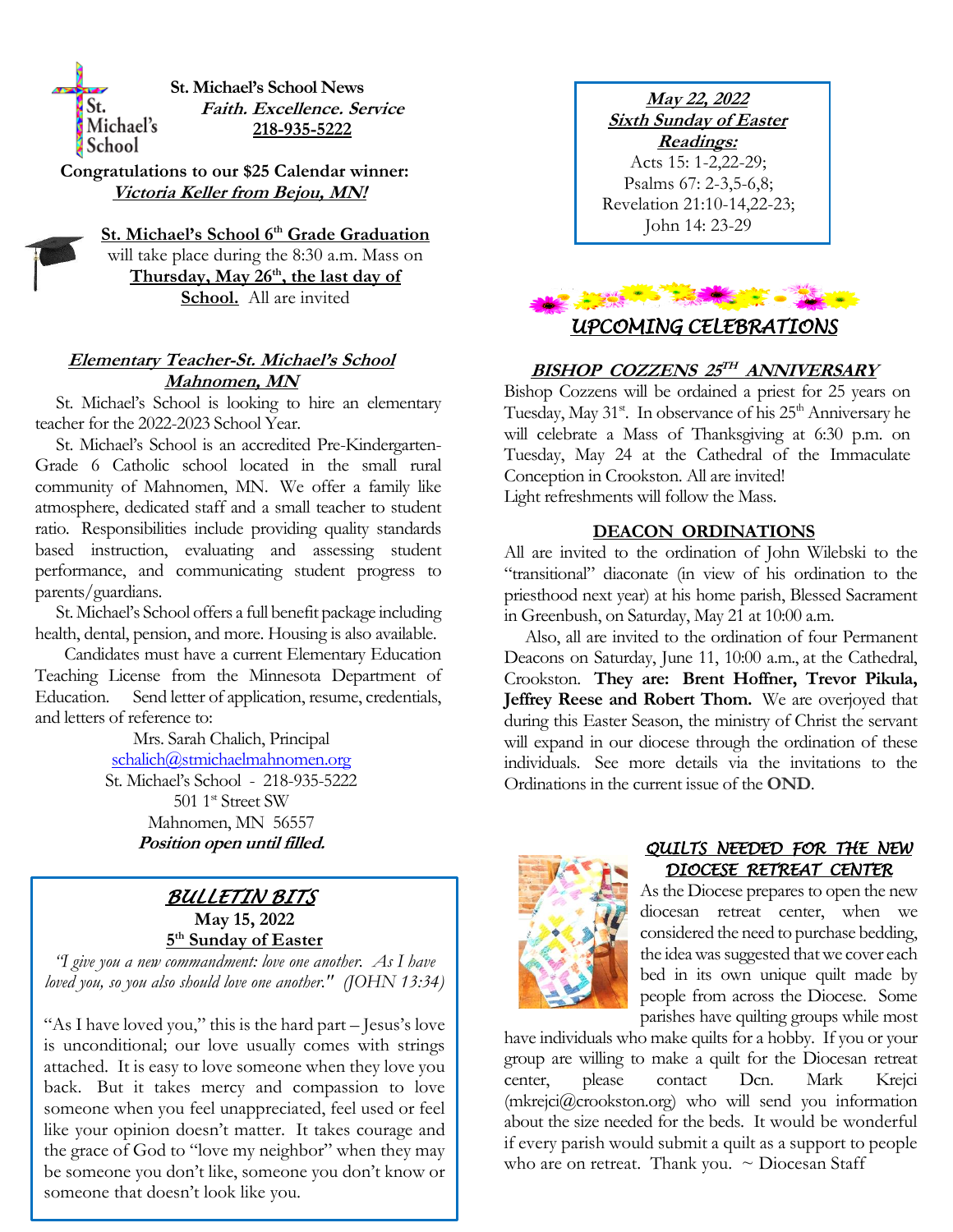# **THE MAHNOMEN K OF C**



The Knighs of Columbus will be holding their Campaign for People with Intellectual Disabilities (Tootsie Roll Drive) next weekend

after all Masses. Please consider donating to this worthy cause. Proceeds go to support the Mahnomen DAC (90%) and the MN Special Olympics (10%). Thank you.

### **ST. MICHAEL'S, MAHNOMEN & ST. JOSEPH'S , BEAULIEU ANNUAL CEMETERY REMINDERS**

**Decorations –**Thank you for flowers, plants or decorations placed on graves for Memorial Day Weekend, May 28-29. Please note that those in the way for mowing or upkeep are to be removed two weeks from Memorial Day, or by Monday, June 13, 2022. This is one week later than previous years. After that time, if such items need to be removed by Cemetery personnel, they will be placed in front or behind the Cross/Statues at St. Michael's and by the Cemetery Sign at St. Joseph's and may be picked up there until June 20th.

**Rules and Regulations** for both St. Michael's (updated 2015) and St. Joseph's (updated 2016) are available on-line at [www.stmichaelmahnomen.org.](http://www.stmichaelmahnomen.org/) For more information call St. Michael's Parish Office, 218- 935-2503.

**Donations** for perpetual care are always appreciated. Checks may be made out to each Cemetery accordingly and sent to St. Michael's Parish Office, 120 W. Jefferson Ave., Mahnomen, MN 56557. Thank you. **Cemetery Mass** - Mass will be celebrated this Memorial Day, Monday, May 30, at St. Michael's Cemetery at 8:30 a.m. Please bring your own lawn chair. If the weather is inclement Mass will be at St. Michael's Church.

# **Immaculate Conception Cemetery – Bejou**

A memorial to the cemetery is a lovely way to honor your departed parent this Mother's Day (May 8<sup>th</sup>) or Father's Day (June 19<sup>th</sup>). Mail any donations (make check out to Immaculate Conception Cemetery, Bejou) to Mary Osenga, Immaculate Conception Cemetery Officer, PO Box 2145, Bejou, MN 56516. All donations are tax deductible.

Email any questions to **ICC.Bejou@gmail.com**. A report will be given via the Parish Bulletin after the Father's Day Weekend. Thank you.



### **YOUR PRAYERS ARE NEEDED Please pray for those in need & for their healing and peace. We especially remember:**

James Wolbeck, Jim Beuning, Pat Guenther, Donna Ahmann, Albin Erickson, Debra Ruperts, Jennifer Stevens, Kimberly Turner, Rob (Gooner) Guenther, Franklin Preisler, Joan Safar, Al Olien, Glenn Hanson, Carol Geray, Donna Lien, Gina (Houdek) Kemper, Corrine Sanders, Marlene Beyer, Josh Knowles, Doodie Andring, Heather (Darco) Zimmel, Brandel Bjerke, Tanner Gangl, Peter Stock, Mike Geray, Lester Krause, Ryan Syverson, Susan Bendickson, Brandy Joyce, Laura (Foss) Linder, Patti Fitzpatrick, Greg LaVoy, Marvin Priske, Steven Priske, Valeria Pavlish, Kaylee Acevedo, Dolly Bellerud, Linda Ames Starkey, Lily Thronson, Linda Schultz, Sue Wolfe, Pete Houdek, Joshua Jirik, Marilyn Natvig, Phyllis Jaeger, Jeffrey Gieseke, Elisa Bellanger, Sharon Sanberg, Carrisa Sjolie, Keegan Rustad, Keith Francis, Sonny Saice,Doug Krier, Sawyer Monahan, Robert Becker, Sallie Johnson, Bruce Omang, Bobbie Nelson, Nina Fischer, Lucy Johnson, Laurie Dodd, Donald Brtek, Corey Hoseth, Nicole Justesen, Gary Justesen, Paul Bisek, Sharon Goldsmith **and all recipients of the Catholic Daughter Prayer Blankets.\*\*To add someone to our Parish Prayer Chain you may call the Parish Office (935-2503) or call** 

**Eloise Kettner (935-5724) OR make a request via our Parish App**

# A Worldwide Marriage Encounter Weekend

Experience an enrichment for your marriage that will make your good marriage great! Worldwide Marriage Encounter renews the promises you made to each other on your wedding day. The next available Weekends are Oct 7-9, 2022 in Buffalo, MN and Nov 11-13, 2022 in Medora, ND. Early registration is highly recommended. For more information visit our website at: **northmnwwme.org** or contact Brent & Tracy at [applications@twincitieswwme.org](mailto:wmandbethnickles@hotmail.com) or 612-756-8720. Our parishes will help with some of the cost of this retreat.